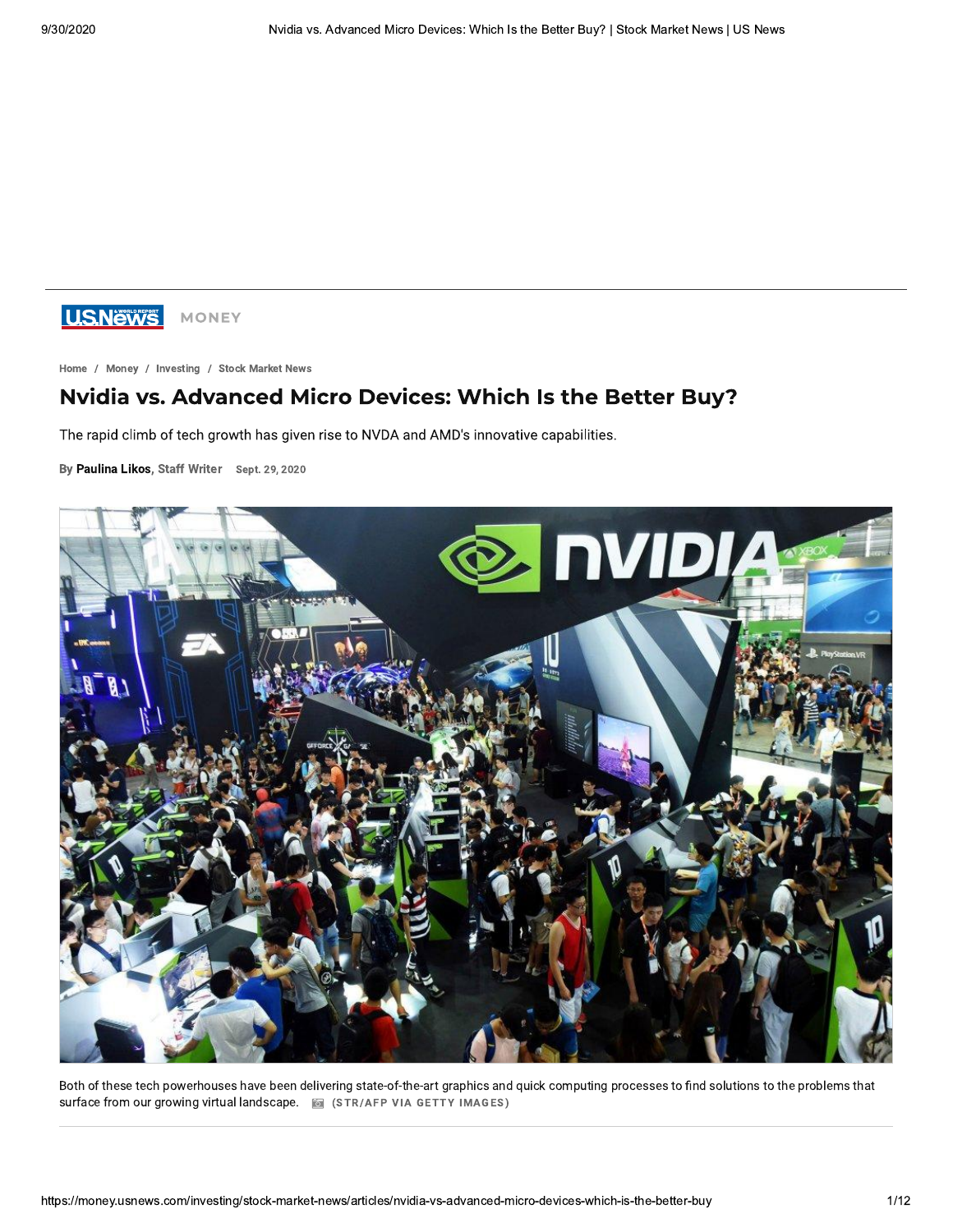Nvidia vs. Advanced Micro Devices: Which Is the Better Buy? | Stock Market News | US News

WITH TECHNOLOGICAL innovations accelerating, there have been many players emerging - developing new products for ease of use, storage and efficiency. Two companies in particular, Nvidia Corp. (ticker: NVDA) and Advanced Micro Devices (AMD), have ascended to the limelight for their unique capabilities and proprietary products.

# **RELATED CONTENT**

| 5 Best Tech Stocks to Buy for October |  |
|---------------------------------------|--|
|                                       |  |

These tech powerhouses have been delivering state-of-the-art graphics and quick computing processes to find solutions to the problems that surface from our growing virtual landscape.

Long-term investors seeking high-value companies with room for growth should consider taking a deeper look at these two semiconductor stocks:

- Nvidia stock.
- Advanced Micro Devices stock.
- The bottom line.

**[SEE:** Consumer Staples Stocks to Buy Amid the Pandemic]

# **Nvidia Stock**

Market capitalization: \$324 billion Dividend yield: 0.12% Year-to-date (YTD) gain: 123%

Nvidia has laid the groundwork for graphics processing unit-accelerated computing, a system used in engineering applications driven by the growth in the gaming market's demand for 3D graphics. NVDA's GPU-accelerated computing implementation initially started in PCs, but due to accelerated demand, it extended to virtual reality, artificial intelligence, drones and autonomous vehicles.

As technology has been evolving and becoming the center of our universe, Nvidia has been the market leader in visual computing graphics for years. In recent decades, NVDA's computing system has been emerging in cloud data centers, mobile devices and industries like transportation and health care.

#### SPONSORED

# **Speak with the Right Financial Advisor For You**

Finding the right financial advisor that fits your needs doesn't have to be hard. SmartAsset's free tool matches you with top fiduciary financial advisors in your area in 5 minutes. Each advisor has been vetted by SmartAsset and is legally bound to act in your best interests. If you're ready to be matched with local advisors that will help you achieve your financial goals, get started now.

In September 2020, the California-based company announced its acquisition of SoftBank Group Corp.'s Arm, a British software design company, in a transaction valued at \$40 billion - bringing together both companies' specialties in the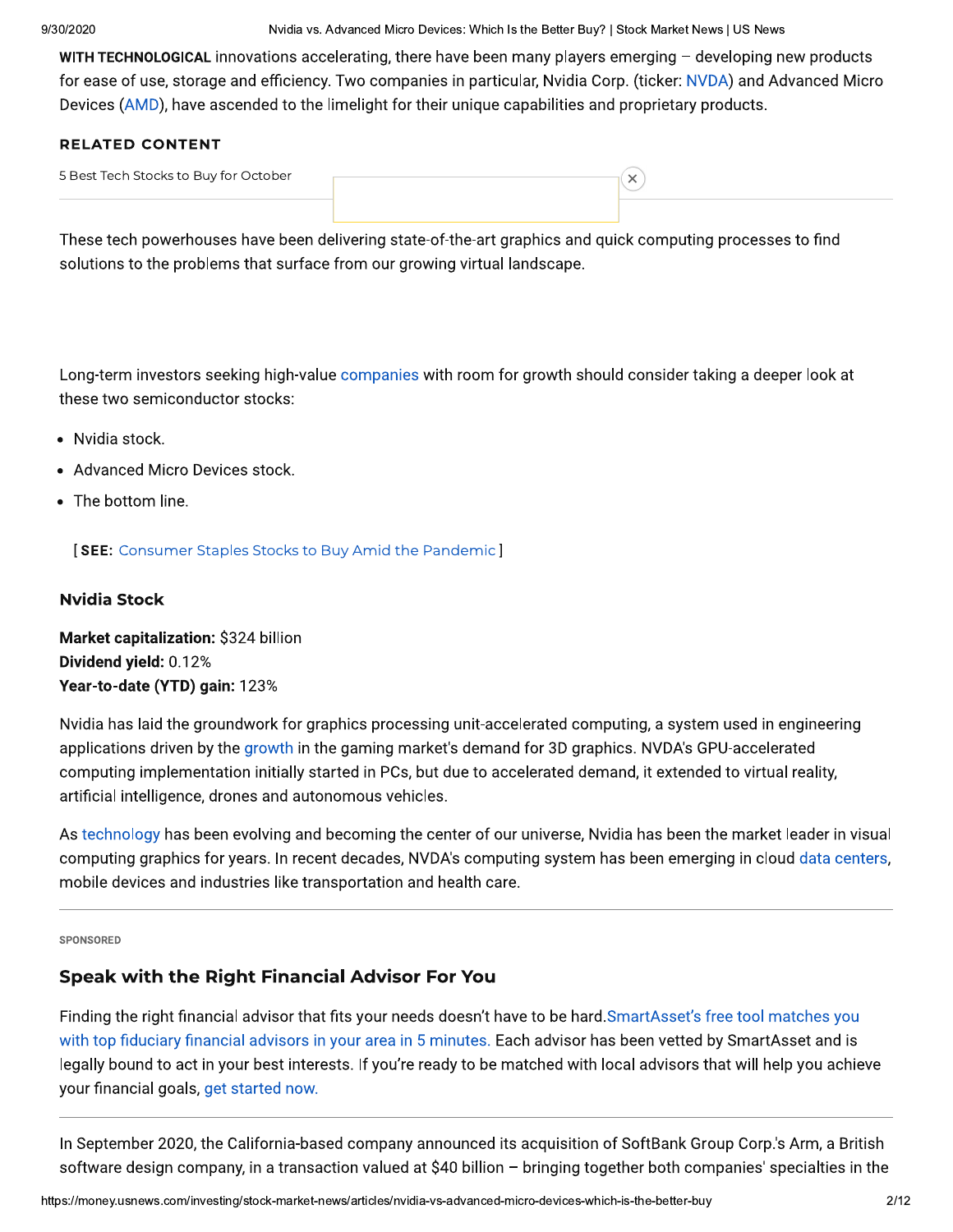Al field.

Logan Purk, senior equity analyst at Edward Jones in St. Louis, details that the deal gives NVDA "an all-in-one turnkey solution for AI deployments within data centers and smart electronics, further solidifying Nvidia's lead within this fastgrowing market."



The deal includes expanding Arm's AI research and development facility to support developments in industries such as transportation, health care, robotics and life sciences, among others, according to the news release.

Nvidia's competitive computing platform, CUDA, rolled out in 2006, offers advanced libraries of applications that allow for fast and easy processing capabilities for general-purpose computing. "Nvidia's proprietary programming architecture, called CUDA, makes its products easier to use, program and deploy, compared with other products," Purk says.

CUDA accelerates the performance of the most demanding applications in fields like aerospace, bioscience research and energy exploration, according to the company's 10-K filing.

NVDA stock started 2020 at around \$239. Since then, its price has more than doubled to its current market value of roughly \$521 at the time of this writing. NVDA is up around 123% year to date, and it has the financial growth to back its stellar performance.

"Given the company's position in growth markets and our optimistic growth outlook, we believe shares are attractively valued for long-term investors," Purk says.

The company's market value has been growing, but the one thing to keep an eye on is NVDA's intrinsic value. "NVDA's valuation is demanding, but we think it's reflective of the company's leadership position in fast-growing end markets," observes Norm Conley, CEO and chief investment officer at JAG Capital Management in St. Louis.

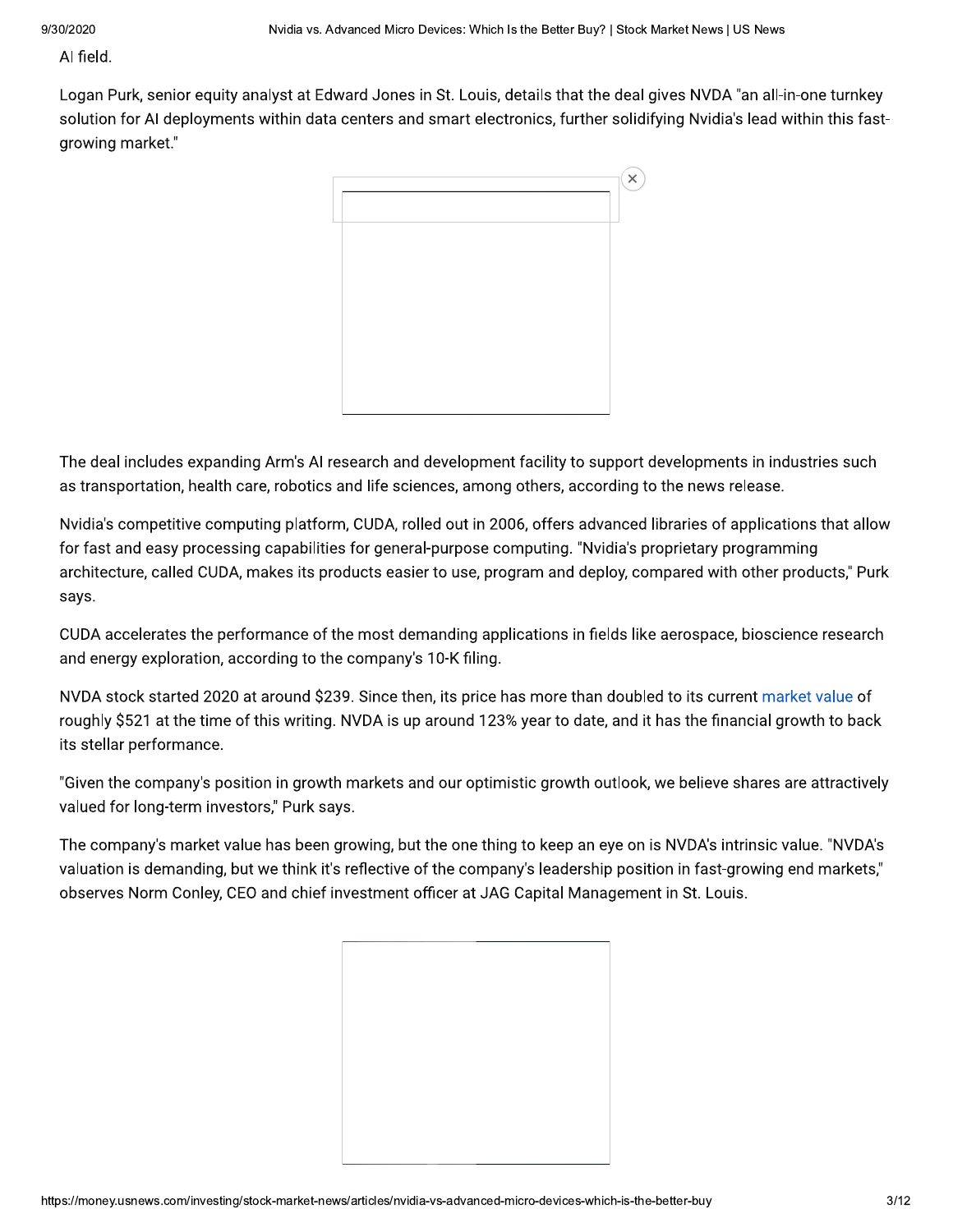Nvidia vs. Advanced Micro Devices: Which Is the Better Buy? | Stock Market News | US News

 $\mathbf{x}$ 

"From a fundamental perspective, we see little to pick on outside of the company's exposure to an overall sluggish PC market and challenging automotive market given the current macro backdrop," Conley explains.

In its second-quarter fiscal 2021 results, Nvidia reported record revenue of \$3.87 billion, up by 50% from the prior year's \$2.58 billion, and up by 26% from \$3.08 billion in the previous quarter.

**SEE:** 7 Top European Stocks to Buy Now for Growth.

# **Advanced Micro Devices Stock**

Market cap: \$95 billion Dividend yield: N/A YTD gain: 76%

Advanced Micro Devices, also based in Santa Clara, California, is a global manufacturer of semiconductor devices used for high-performance computer processing in electric products and systems such as desktops, PCs and workstations. This Silicon Valley startup turned S&P 500 company has seen significant growth over the years producing energy-efficient microprocessors and chipsets that improve technology, visual and data performance.

AMD's top competitor, Intel Corp. (INTC), is the leader in the microprocessing market. Since Intel can attract more customers and ultimately gain more market share in the industry, this is a hit to AMD's profitability. But AMD's research and development has led to innovative technological growth.

"AMD has been able to create the fastest and smallest chip at the best price point within the space. Even though Intel has more market share currently, Intel is still far behind on AMD's technology, which makes AMD the winner," explains Danielle Shay, director of options at Simpler Trading in Austin, Texas.

AMD's central business focus is on graphics processing, increasing the speed for rendering images, along with data processing for large cloud and data center applications. But in the graphics and server markets, AMD's main competitor is Nvidia, driven by its high-performing CUDA software.



AMD is leading in the computing space, but Nvidia is a graphics leader, Shay says.

"Nvidia's acquisition of (Arm's) technology is very significant. It's a space that AMD is not in currently. Because of the ARM acquisition, Nvidia will be able to breach more into the AI space and growth potential," Shay explains.

In its latest financial results, AMD's revenue for the second quarter was \$1.93 billion, up 26% year over year from \$1.53 billion, driven by higher revenue in its computing and graphics segment, according to AMD's July 2020 earnings release. Diluted earnings per share were 13 cents, up from 3 cents from the same time last year. In its forward-looking